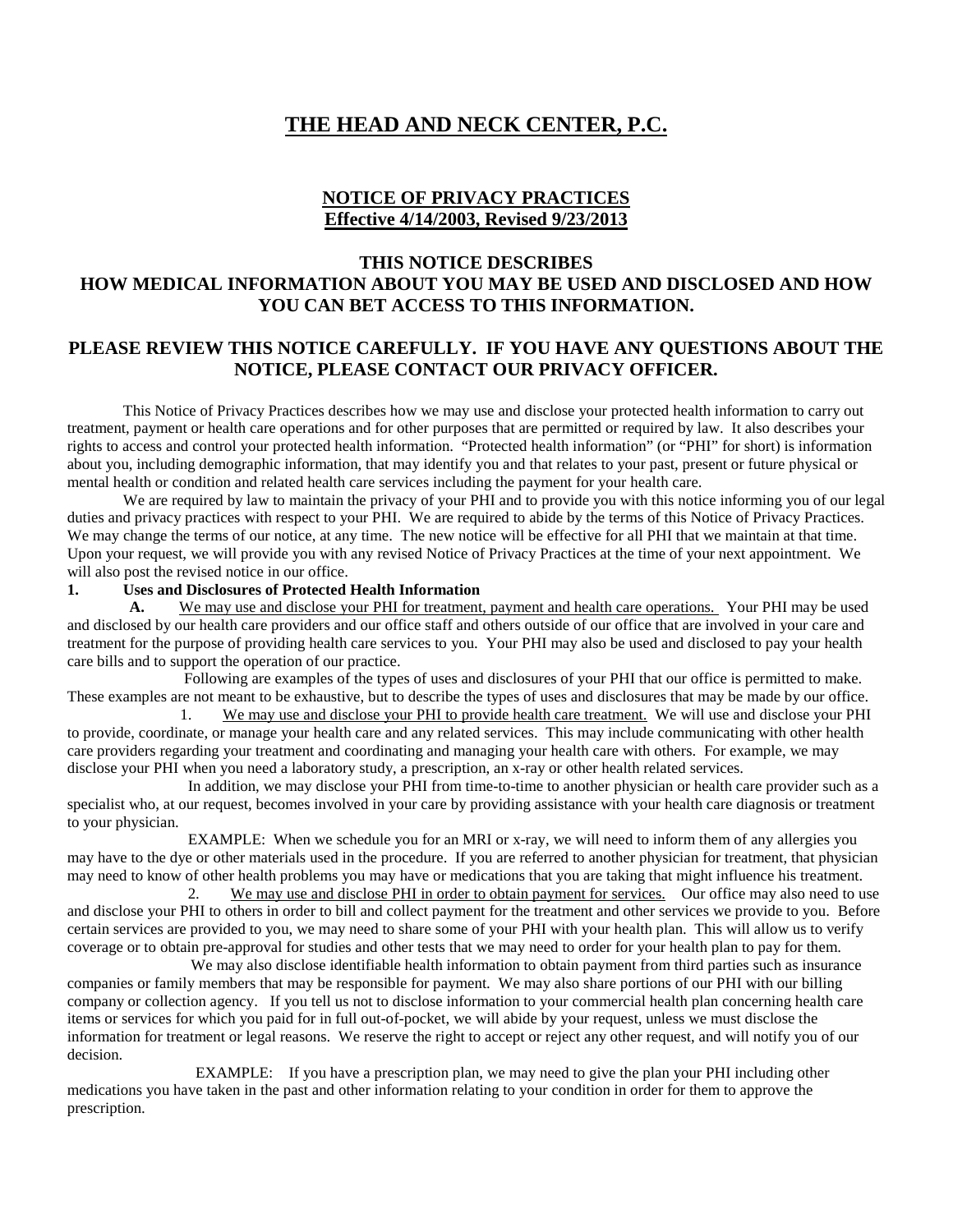3. We may use and disclose PHI for our health care operations. We may use and disclose medical information about you to operate this medical practice. For example, we may use and disclose this information to review and improve the quality of care we provide, or the competence and qualifications for our professional staff. Or we may use and disclose this information to get your health plan to authorize services or referrals. (We may also use and disclose this information as necessary for medical reviews, legal services and audits, including fraud and abuse detection and compliance programs and business planning and management. We may also share your medical information with our "business associates," such as our billing service, that perform administrative services for us. We have a written contract with each of these business associates that contain terms requiring them and their subcontractors to protect the confidentiality and security of your PHI. In case of a breach of unsecured PHI, we will notify you as required by law. In some circumstances our business associate may provide the notification. We may also share your information with other health care providers, health care clearinghouses or health plans that have a relationship with you, when they request this information to help them with their quality assessment and improvement activities, their patient-safety activities, their population-based efforts to improve health or reduce health care costs, their protocol development, case management or care-coordination activities, their review of competence, qualifications and performance of health care professionals, their training programs, their accreditation, certification or licensing activities, or their health care fraud and abuse detection and compliance efforts. )

We may also contact you to remind you of your next appointment with us, to notify you of test results or to provide you with information about treatment alternatives or services that may be of interest to you. Contact may be made by phone, fax, mail or email. We may leave a message for you on your answering machine or voice mail. The name and address of our practice will appear on the outside of the envelopes that we mail to you. We may also ask that you use a sign-in sheet at the registration desk when you come in for your appointment. We may also call you by name in the waiting room when your health care provider is ready to see you.<br>4 Mark

Marketing. Provided we do not receive any payment for making these communications, we may contact you to give you information about products or services related to your treatment, case management or care coordination, or to direct or recommend other treatments, therapies, health care providers or settings of care that may be of interest to you. We may similarly describe products or services provided by this practice and tell you which health plans this practice participates in. We may also encourage you to maintain a healthy lifestyle and get recommended tests, participate in a disease management program, provide you with small gifts, tell you about government sponsored health programs or encourage you to purchase a product or service when we see you, for which we may be paid. Finally, we may receive compensation which covers our cost of reminding you to take and refill your medication, or otherwise communicate about a drug or biologic that is currently prescribed for you. We will not otherwise use or disclose your medical information for marketing purposes or accept any payment for other marketing communications without your prior written authorization. The authorization will disclose whether we receive any compensation for any marketing activity you authorize, and we will stop any further marketing activity to the extent you revoke that authorization.

 5. Sale of Health Information. We will not sell your health information without your prior written authorization. The authorization will disclose that we will receive compensation for your health information if you authorize us to sell it, and we will stop any further sales of your information to the extent that you revoke that authorization.

**B.** You may agree or object to certain uses and disclosures we may make. If you agree, we may disclose your PHI in the following instances. You may object to the use or disclosure of all or part of your PHI. If the opportunity to object to uses and disclosures cannot practically be provided because of your incapacity or in an emergency treatment circumstance, your health care provider may, using professional judgment, determine whether the disclosure is in your best interest. In this case, only the PHI that is relevant to your health care will be disclosed.

 1. We may disclose PHI to others involved in your health care. Unless you object, we may disclose to a member of your family, a relative, a close friend or any other person you identify, your PHI that directly relates to that person's involvement in your health care. If you are unable to agree or object to such a disclosure, we may disclose such information as necessary if we determine that it is in your best interest based on our professional judgment. We may use or disclose PHI to notify or assist in notifying a family member. Personal representative, or any other person that is responsible for your care, of your location, general condition or death.

 2. Decedents. We will make relevant disclosures to family/friends in the event of your death, under the same circumstances as permitted when you were alive.

3. We may disclose immunization records to schools required to obtain proof of immunization as long as we have and document patient's representative's informal agreement to disclose.

4. We may disclose PHI for disaster relief purposes. Finally, we may use or disclose your PHI to a public or private agency authorized by law or charter to assist in disaster relief efforts such as the American Red Cross.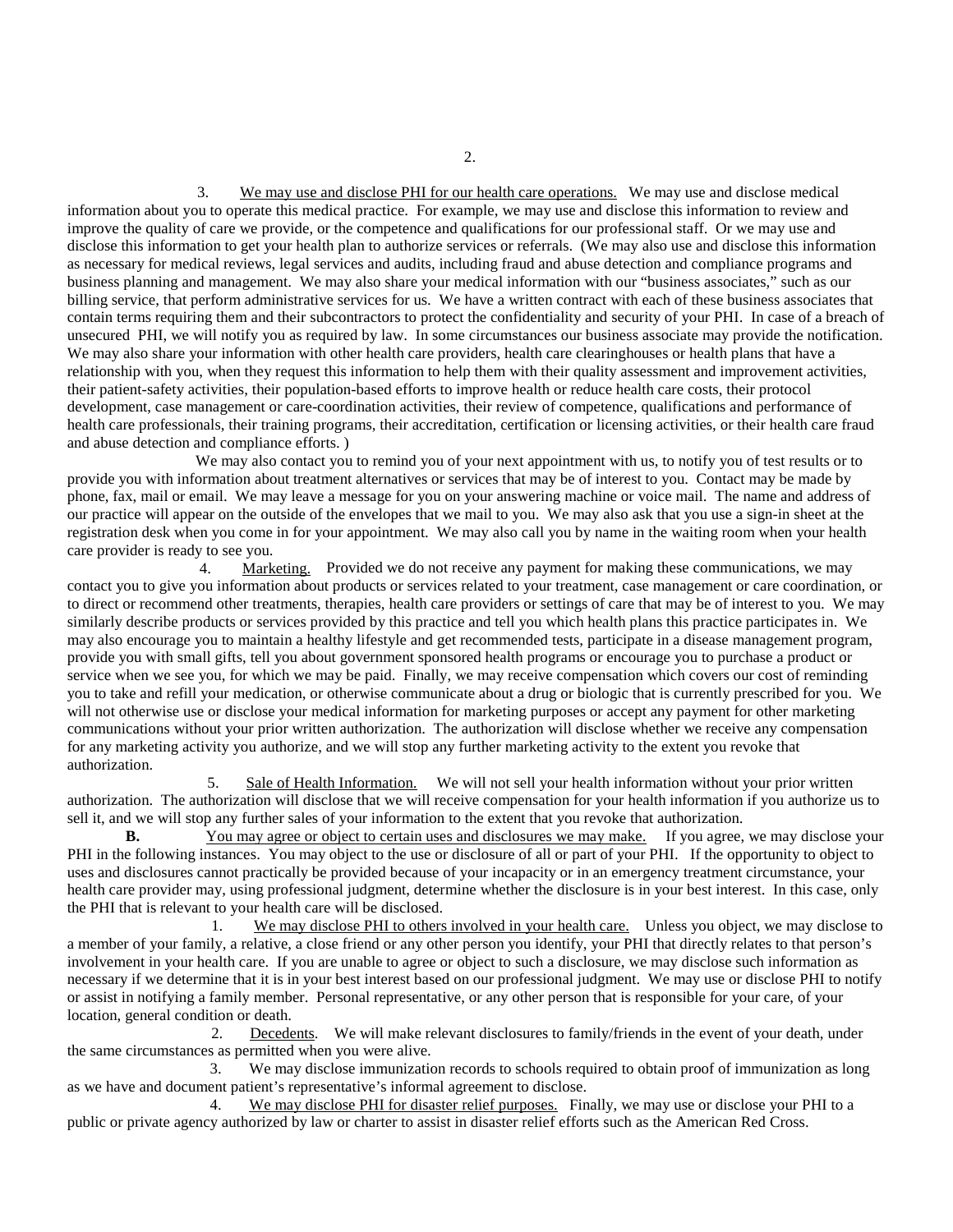**C.** We may use or disclose your PHI in other situations without your authorization.

 1. Required by Law. We may use or disclose your PHI to the extent that the use or disclosure is required by law. The use or disclosure will be made in compliance with the law and will be limited to the relevant requirements of the law.

 2. Public Health. We may disclose your PHI for public health activities and purposes to a public health authority that is authorized by Pennsylvania law to collect or receive the information. The disclosure will be made for the purpose of controlling disease, injury or disability. For example, we are required under Pennsylvania law to report the presence of certain bacteria in laboratory tests, or the results of a positive Lyme test.

 If we are examining or treating you at the request of your employer, we are required to disclose your PHI that consists of findings we obtained during this examination/treatment to your employer.

We may also disclose your PHI to an individual associated with the FDA in the event of a drug recall or to report a side effect or adverse event.

 We may disclose your PHI, if authorized by law, to a person who may have been exposed to a communicable disease or may otherwise be at risk of contracting or spreading the disease or condition.

 3. Health Oversight. We may disclose PHI to a health oversight agency for activities authorized by law, such as audits, civil, administrative or criminal investigations, inspections, and licensing activities.

4. Abuse or Neglect. Pennsylvania law requires that we report cases of child abuse to a government authority, if we have reasonable cause to suspect that a child is the victim of abuse. In addition, we may disclose your PHI if we believe that you (as an adult) are a victim of abuse, neglect or domestic violence to the governmental entity or agency authorized to receive such information. In this case, the disclosure will be made consistent with the requirements of applicable federal and Pennsylvania laws.

 5. Judicial and Administrative Proceedings. We may disclose your PHI in response to a court order or subpoena. All disclosures will be made consistent with the requirements of applicable federal and Pennsylvania law.

 6. Law Enforcement. We may also disclose PHI so long as applicable legal requirements are met, for law enforcement proposes. These law enforcement purposes include (1) legal processes and as otherwise required by law such as the reporting of certain types of injuries, (2) limited information requests for identification and location purposes, (3) if you are or may be a victim of a crime, (4) suspicion that your death has occurred as a result of criminal conduct, (5) in the event that a crime occurs on the premises of our practice, and (6) if we provide medical care in response to a medical emergency and it is likely that a crime has occurred.

 7. Coroners and Funeral Directors. We may disclose PHI to a coroner or medical examiner for identification purposes to determine cause of death or for the coroner or medical examiner to perform other duties authorized by law. We may also disclose PHI to a funeral director, as authorized by law, in order to permit the funeral director to carry out his duties.

 8. Organ Donation. PHI may be used and disclosed to organ procurement organizations for cadaveric organ, eye or tissue donation purposes.

 9. Research. If we disclose your PHI for research, we will comply with federal and Pennsylvania law regarding such disclosures. An authorization will also be obtained from you.<br>10. To Avert Serious Threat. We may disclose your

 10. To Avert Serious Threat. We may disclose your PHI if we believe in good faith that the use or disclosure is necessary to prevent or reduce a serious and imminent threat to the health and safety of another person or the public. Under these circumstances, we will only disclose health information to someone who is able to help prevent or lessen the threat.

 11. For Government Functions. Consistent with applicable federal laws, we may disclose your PHI if you are a member of the Armed Forces (1) for activities deemed necessary by appropriate military command authorities; (2) for the purpose of a determination by the Department of Veteran Affairs of your eligibility for benefits, or (3) to a foreign military authority if you are a member of that foreign military service. We may also disclose your PHI to authorized federal officials for conducting national security and intelligence activities, including for the provision of protective services to the President or other individuals. Also, we may disclose to a correctional institution or law enforcement officials having legal custody of the inmate.

12. Workers' Compensation. Your PHI may be disclosed by us as authorized to comply with worker's compensation laws and other similar government programs that provide public benefits.

**D.** We are required to disclose your PHI upon request to the Secretary of HHS. We are required to disclose your PHI to the Secretary of Health and Human Services to investigate or determine our compliance with the Privacy Regulations.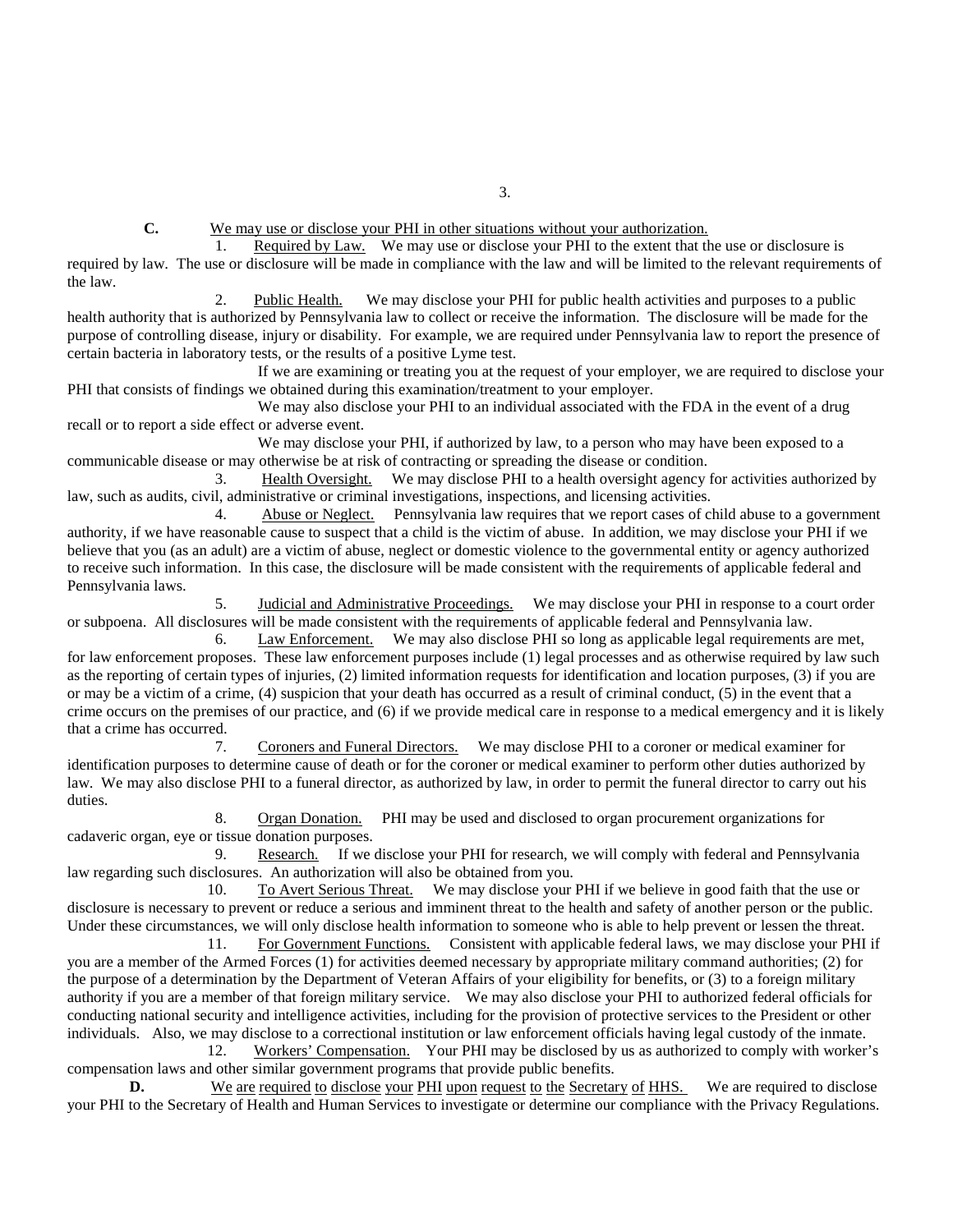**E.** All other disclosures require your written authorization. Other uses and disclosures of your PHI will be made only with your written authorization, unless otherwise permitted or required by law as described below. You may revoke this authorization at any time, in writing, except to the extent that we have taken an action in reliance on the use or disclosure indicated in the authorization.

4.

#### **II. Your Rights.**

.

Following is a statement of your rights with respect to your PHI and a brief description of how you may exercise these rights

 **A.** You have the right to request a Restriction of your Protected Health Information. This means you may ask us not to use or disclose any or part of your PHI for the purposes of treatment, payment or health care operations. You may also request that any part of your PHI not be disclosed to family members or friends who may be involved in our care or for notification purposes as described in this Notice of Privacy Practices. Your request must state the specific restriction requested and to whom you want the restriction to apply. If you have paid for services "out of pocket," in full and in advance, and you request that we not disclose PHI related solely to those services to a health plan, we will accommodate your request, except where we are required by law to make a disclosure.

 We are not required to agree to a restriction that you may request. If we believe it is in our best interest to permit use and disclosure of your PHI, your PHI will not be restricted. If we agree to the requested restriction, we may not use or disclose your PHI in violation of that restriction unless it is needed to provide emergency treatment. Please discuss any restriction you wish to request with our Privacy Officer.

**B.** You have the right to receive Confidential Communications of PHI from us by Alternative Means or at an Alternative location. We will accommodate reasonable requests. We may also condition this accommodation, if appropriate, by asking you for information as to how payment will be handled or specification of an alternative address or other method of contact. We will not request an explanation from you as to the basis for the request. Please contact our Privacy Officer to make such a request.

 **C.** You have the right to inspect and copy your PHI. This means you may inspect and obtain a copy of your PHI that is contained in a designated record set for as long as we maintain the PHI. A "designated record set", contacts, medical and billing records and any other records that our practice uses for making decisions about you.

 You may not inspect or obtain a copy of the following records: psychotherapy notes, information compiled in reasonable anticipation of, or use in, a civil, criminal, or administrative action or proceeding, and PHI that is subject to law that prohibits access to PHI. To discuss your right to inspect and copy your PHI, please see our Privacy Officer.<br>
D. You have the right to have your physician amend your PHI. You may request that we amene

You have the right to have your physician amend your PHI. You may request that we amend your PHI in a designated record set for as long as we maintain this information. All requests should be in writing. Please speak with the Privacy Officer if you have any questions or would like to request an amendment of your PHI.

 **E.** You have the right to receive an Accounting of Certain Disclosures we have made, of any, of your PHI. This right applies to disclosures for purposes other than treatment, payment or health care operations as described in this Notice of Privacy Practices. It also excludes disclosures we may have made to you or for which we have an authorization from you and disclosures made to family members or friends involved in your care. You have the right to receive specific information regarding these disclosures that occurred after April 14, 2003. The right to receive this information is subject to certain exceptions, restrictions and limitations. Please contact our Privacy Officer to request an accounting.

**F.** You have the right to obtain a paper copy of this notice from us. You have the right to receive a paper copy of this notice upon request, even if you have agreed to accept this notice electronically. Our Office has 30 days to respond to this request.

#### **III. Complaints**

 You have the right to complain to us or to the Secretary of Health and Human Services if you believe your privacy rights have been violated by us. You may file a complaint with us by notifying our Privacy Officer of your complaint. We will not take any action against you or deny you medical care for filing a complaint.

 You may contact our Privacy Officer at (610) 691-2552 or at 2597 Schoenersville Road, Suite 205, Bethlehem, PA 18017.

 You may complain to the Secretary of Health and Human Services at Region III, Office for Civil Rights, U.S. Department of Health and Human Services, 150 S. Independence Mall West, Suite 372, Public Ledger Building, Philadelphia, PA 19106-9111.